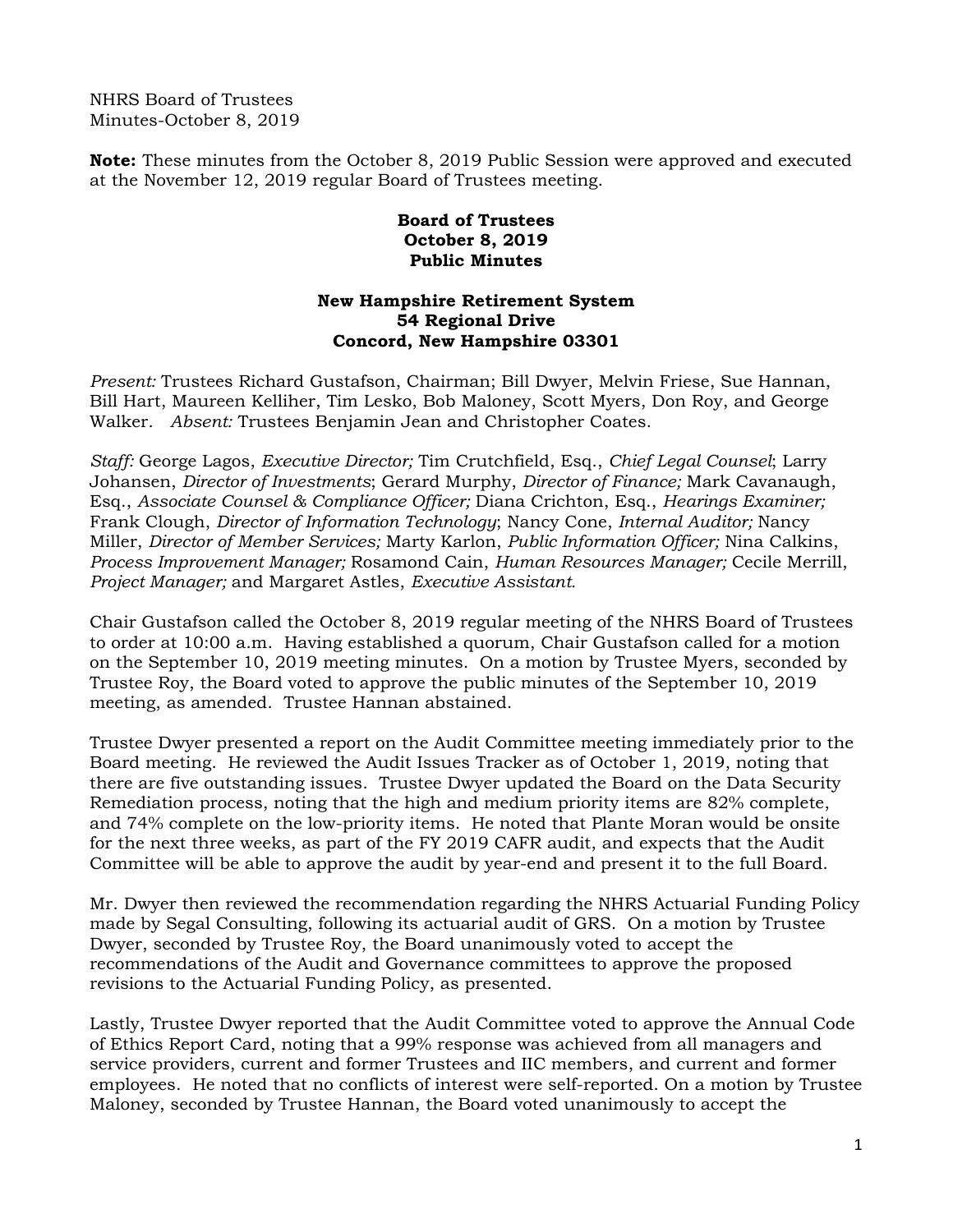recommendation of the Audit Committee to approve the annual ethics survey scorecard, as presented.

Trustee Roy presented the Governance Committee report from the July 29, 2019 meeting, stating that the Committee conducted its annual Charter review and concluded that no substantive changes should be made. Next, the Committee heard and accepted the recommendation from the *Director of Finance* Gerard Murphy, regarding the proposed Actuarial Funding Policy revision that the Board acted on at today's meeting. Mr. Murphy also addressed the Committee on the proposed RFP for commercial banking services, and the Committee unanimously voted to recommend to the full Board that it approve the RFP, as scheduled at a later point in today's Board meeting.

Attorney Mark Cavanaugh, *Associate Counsel and Compliance Officer,* addressed the Board on the annual OFAC (Office of Foreign Asset Control) compliance review, noting that OFAC is a branch of the Federal Treasury Department that administers the prohibition of certain financial transactions of sanctioned countries and individuals. He noted that NHRS has a compliance policy in place that requires that our vendors are OFAC compliant. In addition, NHRS staff certified that it was not aware of any violations, and that it administered the policy in accordance with its terms. Lastly, Mr. Cavanaugh noted that there have been no violations in the past five years, since NHRS began the annual OFAC process.

Lastly, Trustee Roy deferred to *Executive Director* George Lagos to report on paperless board meetings. Mr. Lagos explained that this Friday, *Director of IT* Frank Clough would be giving a second internal demonstration on the proposed electronic Board binder. Following the demonstration, the plan is to initiate a pilot program with some of the Trustees.

Trustee Kelliher presented the Investment update, recapping the September 20, 2019 Independent Investment Committee (IIC) meeting. She noted that the IIC heard a presentation from fixed income manager IR&M in conjunction with the two-year contract renewal process. Then, the System's investment consultant, NEPC, presented a review of the NHRS Public Markets portfolio. The IIC agreed to forego a meeting in October, but will reconvene at the November 22, 2019 meeting.

Larry Johansen, *Director of Investments,* reported that the books for June 30 were closed last week. BNY Mellon is working to finalize its books as of June 30. Once that is complete, NEPC will finalize the June 30 performance and NHRS expects to have those numbers early next week. The private equity and real estate programs continue to grow and are doing well. Mr. Johansen noted that he expects that the preliminary performance indicated at 5.1% will end up being approximately 5.7% and the 3- and 5-year numbers should be in the top 30% of NHRS's peer pension systems. The rebalancing of the fixed income portfolio is proceeding as planned, with the second \$90 million from Loomis Sayles being received last month and then moved to IR&M. The \$90 million from Brandywine is expected to move in December. The draft Comprehensive Annual Investment report is well underway, and will be sent out to the IIC late next week for review and comment.

Trustee Myers reported on the morning's Legislative Committee meeting, noting there are ten Legislative Service Requests (LSRs) that are specific to NHRS, thus far. The titles of the LSRs are posted online, but the language of each is not available. Mr. Lagos explained that some of the LSRs are beginning to come in from the Legislative Budget Assistant Office, but the text of each is confidential and does not become public information until an LSR is actually introduced and assigned a bill number.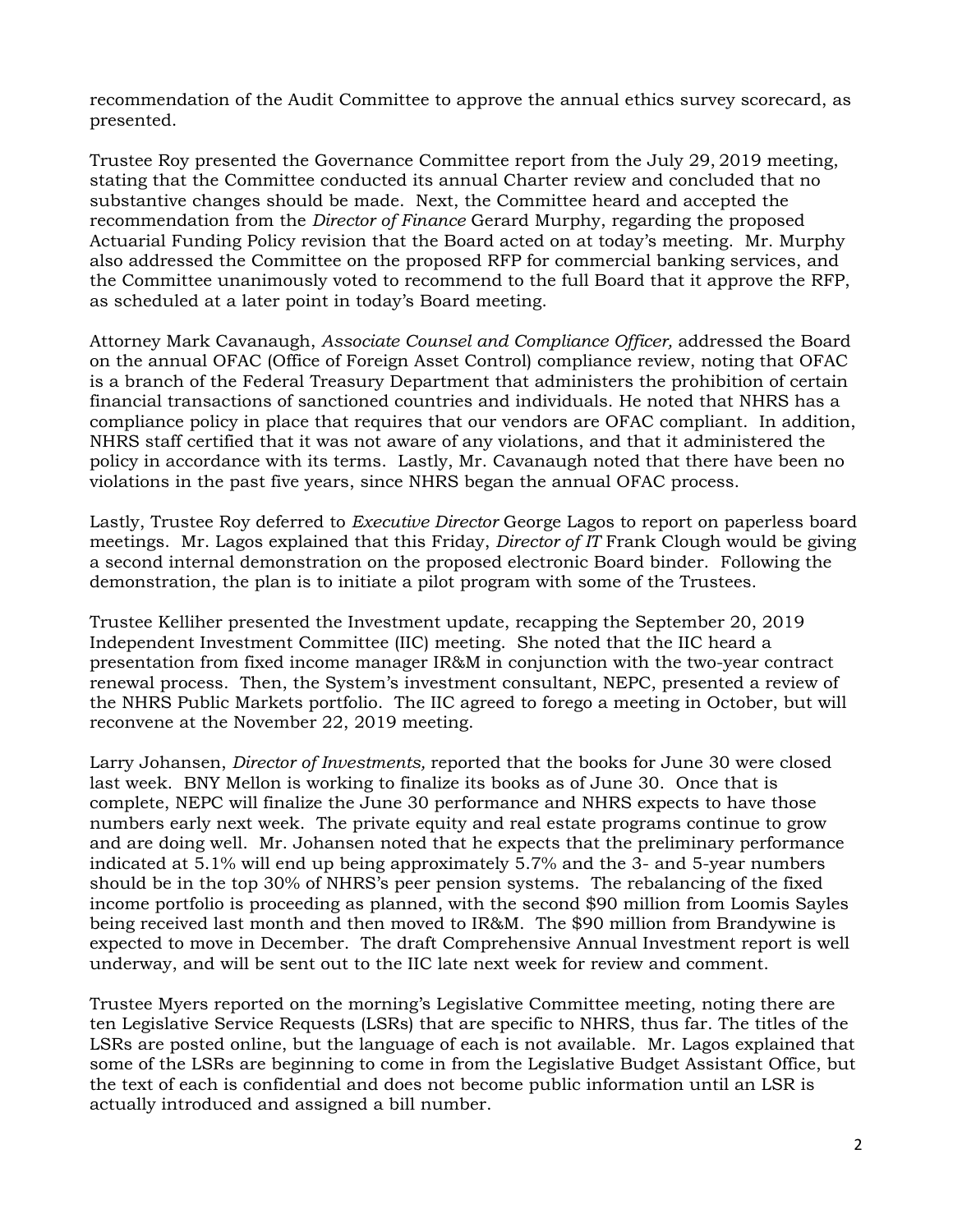Trustee Walker reported that the Benefits Committee did not meet this month, but a meeting will be held before the November Board meeting. He asked Attorney Cavanaugh to provide the annual Gainful Occupation (GO) Compliance Report, noting that the report summarizes the employment activities of disability recipients, based on responses received to date. Mr. Cavanaugh noted that the number of non-compliant people has increased compared to last year, but follow-up letters will be going out on October 15, which would likely result in the reduction of that number. In addition, the average annual offset is down because of the three people with the highest incomes have not reported yet. As part of the annual GO Report, staff recommended that the Board approve the following actions.

- 1. Per the GO provisions in RSA 100-A:6, III(b), offset the State annuity and related Cost-of-Living Allowance of those disability recipients who earned more than the difference between the retirement allowance payable and the "current comparable compensation." Recommended offsets, due to excess 2018 earnings, are scheduled to begin with benefits paid on January 30, 2020.
- 2. Withhold the State annuity and related Cost-of-Living Allowance of those disability recipients who have not provided all pertinent documents, as required by NHRS Administrative Rule Ret. 309.01, and to take whatever administrative actions are appropriate when the requested documentation is received. The withholding for failing to comply with reporting requirements are scheduled to begin with benefits paid on December 31, 2019, and to continue until all requested documentation has been submitted and processed.

On a motion by Trustee Walker, seconded by Trustee Dwyer, the Board voted unanimously to approve the Calendar Year 2018 Gainful Occupation Compliance Report, as presented.

Trustee Hart reported on the PPCC meeting held on October 4, 2019, noting that the review of the succession plan resulted in no material changes. The Committee reviewed the earlier engagement of a training coach to assist newly hired managers, noting that it is proceeding well, and progress is being monitored on an ongoing basis. He then noted that following the meeting, there was a discussion about the pending CBA negotiations.

On a motion by Trustee Hart, seconded by Trustee Lesko, the Board voted unanimously to temporarily adjourn the meeting for the purpose of discussing collective bargaining strategy or negotiations, under RSA 91-A:2, I(a).

On a motion by Trustee Hart, seconded by Trustee Maloney, the Board voted unanimously to reconvene the Board meeting.

George Lagos, *Executive Director* and Marty Karlon, *Public Information Officer,* presented to the Board "NHRS: Past, Present & Future," a chronology of significant developments impacting the pension system over the past fifty years and an update on recent developments. The presentation was well received and it was suggested that it be posted to the website.

Executive Director Lagos gave a brief operations update, noting that the Key Performance Measures were 98.8% this month, exceeding the 95% standard for the eleventh consecutive month. Over 66,000 member statements were generated in September, in accordance with the usual schedule. Several NHRS representatives attended the LRS conference in September, and the PGV3 project continues to progress on schedule. Responses to the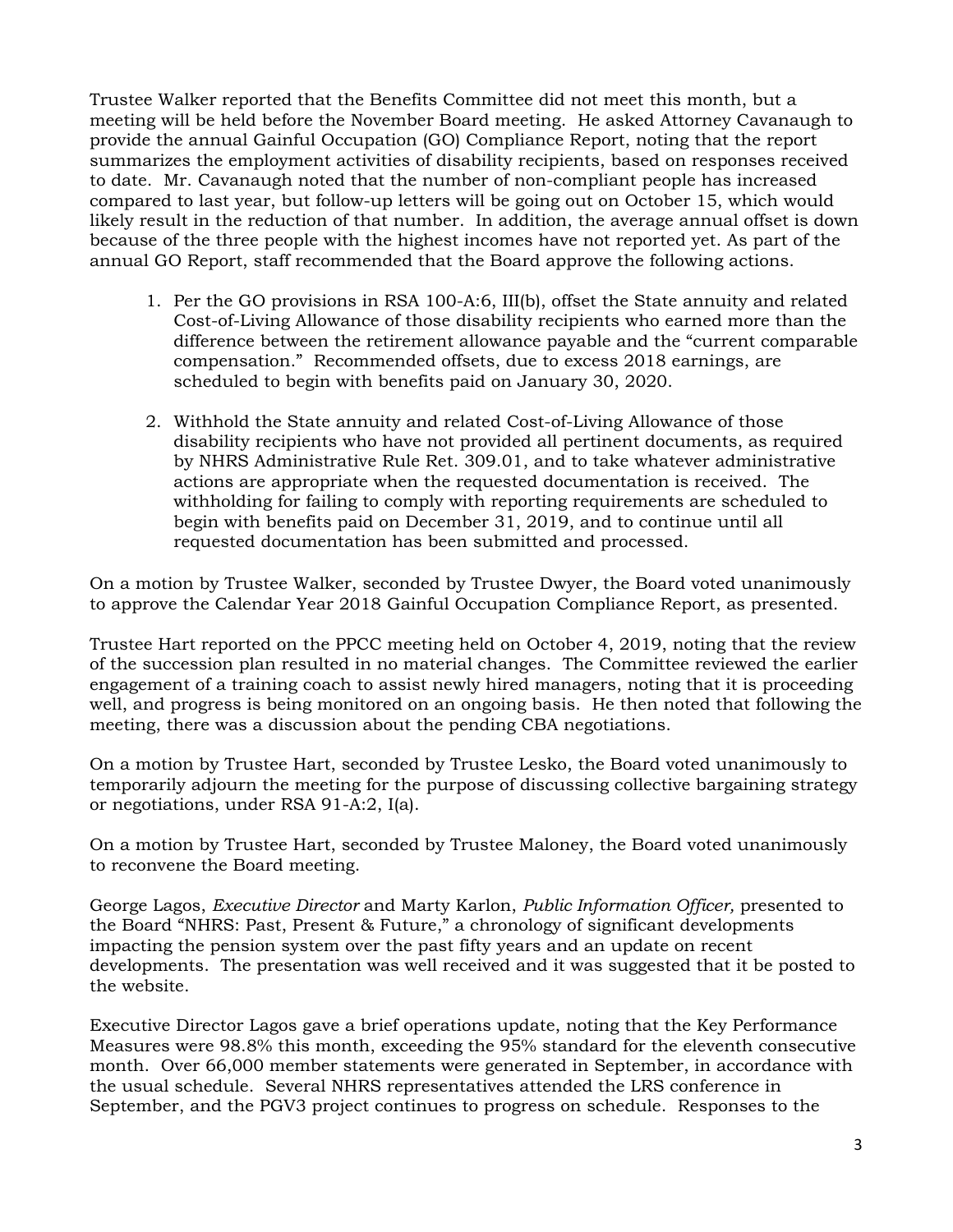Investment Legal Services RFP were reviewed and staff will be making a recommendation at the Governance Committee meeting, following the conclusion of today's Board meeting.

Mr. Lagos then turned the Board's attention to the NHRS website update, a sole-source contract proposal to improve the System's ADA compliance on the site, and to upgrade member, retiree, and employer home pages to better promote and display the new content that NHRS has developed since the site was created. On a motion by Trustee Roy, seconded by Trustee Hannan, the Board voted unanimously to accept the recommendation of the Executive Director that the Board approve the website upgrade, subject to contract and legal review, as presented.

Cecile Merrill, *Project Manager*, reported that the PGV3 project is 7% complete. Two design documents have not been signed off due to out-of-scope requirements that were added. PGV3 received its final data conversion report for Deliverable 1, with 31 issues listed. Staff has been asked by LRS to address the list by December 31, 2019. Ms. Merrill reported that the PGV3 team is still working on correspondences for Deliverable 1, and the internal employer-working group has a draft communication action plan in place. User acceptance testing starts the first week in November through mid-December 2019. LRS will be on site the first week in November to address further out-of-scope requirements. Mr. Lagos added that we are on schedule with the PGV3 project and all is progressing well.

Tim Crutchfield, *Chief Legal Counsel,* reported that Legal is currently working on issues related to retirees returning to work. With the start of 2020, Attorney Cavanaugh will be receiving newly required employer reports for working retirees. The grandfathered retirees returning to work have an annual limit of 1,664 hours and retirees who retired on or after January 1, 2019 have an annual limit of 1,352 hours. Employers must report the total number of hours worked by their retirees by February 15, 2020. Mr. Crutchfield explained that Legal often reviews settlement agreements as well, in collaboration with Member Services. Lastly, Mr. Crutchfield noted that, a joint employer education session with PIO and Finance would be held on October 23, 2019, for school district and SAU employers.

Gerard Murphy, *Director of Finance,* reviewed the ending balances of the cash flow report and budget vs. actual figures. He noted that Plante Moran will be onsite for the next three weeks and he hopes to have the books closed by the end of this week or early next. He noted that Finance is on track to have a draft year-end Comprehensive Annual Financial Report by the end of October, with the final report to the Board, for the December Board meeting. Mr. Murphy noted that GRS has all of the data extracts needed to conduct its actuarial analysis, as well. He stated that he and staff recently attended a Tyler Technology user group meeting, noting that Tyler, a third-party-payroll provider is used by many of NHRS' employers. At that meeting, NHRS staff provided an online demonstration of the System's new, online payment website, which was well received. The online payment program is being piloted this month by a small group of participating employers. He noted that NHRS has already successfully received payments utilizing the online payment site.

Mr. Murphy then turned the Board's attention to the FY 2019 Call Fire Report, which is an annual report on the financial activity regarding a benefit program previously provided under 100-A for call and volunteer firefighters who were disabled or killed in the line of duty. This benefit program was repealed in 2014; however, there are still two beneficiaries collecting benefits.

Mr. Murphy then reported on the RFP for commercial banking services, online payment services and annuity payroll processing. He noted that NHRS is currently serviced by